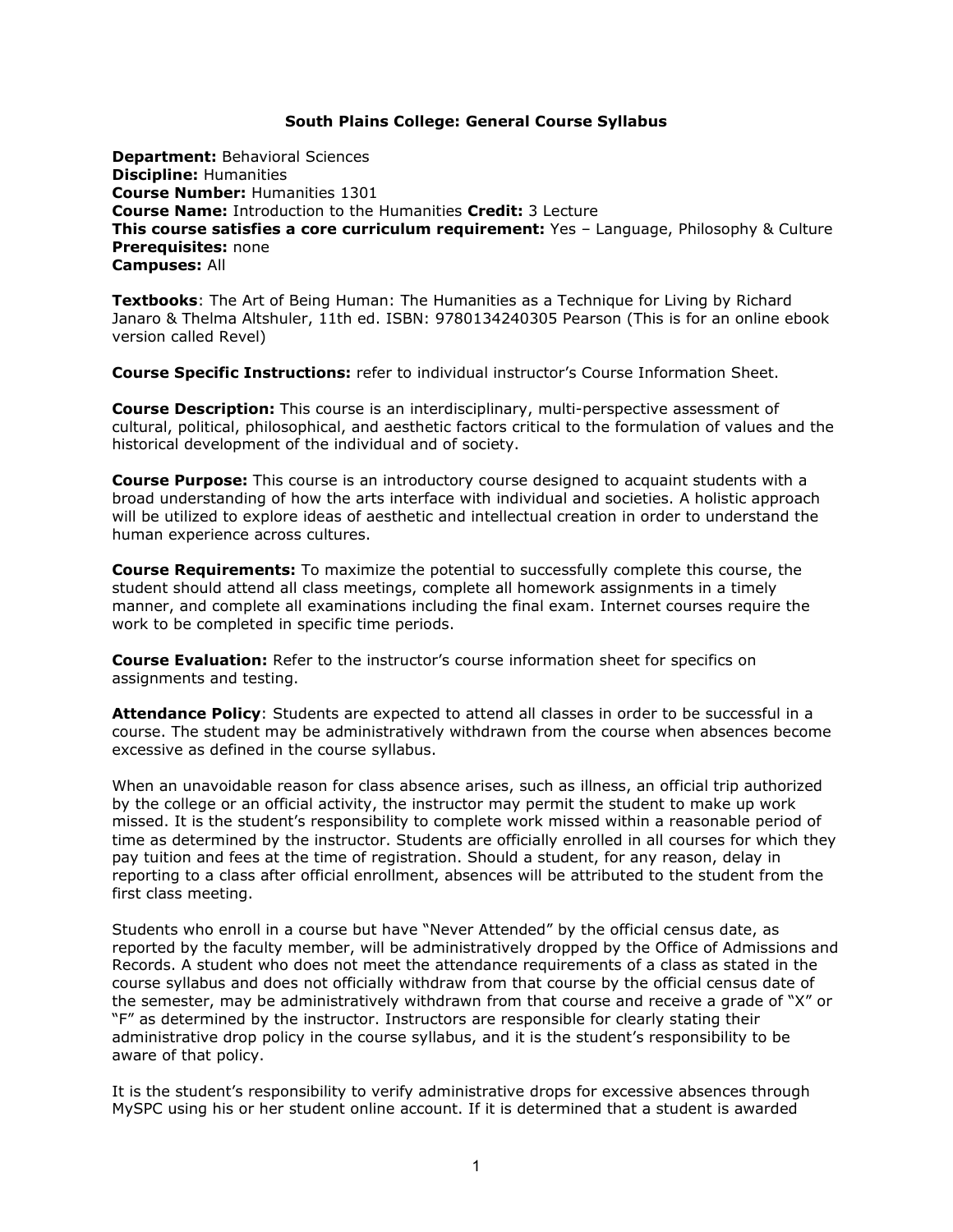financial aid for a class or classes in which the student never attended or participated, the financial aid award will be adjusted in accordance with the classes in which the student did attend/participate and the student will owe any balance resulting from the adjustment.

See instructor's Course Information Sheet for additions to the attendance policy.

**Disability Services Policy:** Students with disabilities, including but not limited to physical, psychiatric, or learning disabilities, who wish to request accommodations in this class should notify the Disability Services Office early in the semester so that the appropriate arrangements may be made. In accordance with federal law, a student requesting accommodations must provide acceptable documentation of his/her disability to the Disability Services Office. For more information, call or visit the Disability Services Office at Levelland Student Health & Wellness Center 806-716-2577, Reese Center (also covers ATC) Building 8: 806-716-4675, Plainview Center Main Office: 806-716-4302 or 806-296-9611, or the Health and Wellness main number at 806-716-2529.

See *South Plains College General Catalog 20152016*, pages 53 and 54 for more information.

**Disabilities Statement**: Any students who, because of a disability, may require special arrangements in order to meet the course requirements should contact the instructor as soon as possible to make and necessary arrangements. Students must present appropriate verification from the SPC Disability Service Office during the instructor's office hours. Please note that instructors are not allowed to provide classroom accommodations until appropriate verification from the SPC Disability Service Office has been provided. For more information, you may contact the Disability Services Office (located in the Health & Wellness Center) at 806-716-2529 or visit [http://www.southplainscollege.edu/health/disabilityservices.php.](http://www.southplainscollege.edu/health/disabilityservices.php)

**Diversity Statement**: In this class, the teacher will establish and support an environment that values and nurtures individual and group differences and encourages engagement and interaction. Understanding and respecting multiple experiences and perspectives will serve to challenge and stimulate all of us to learn about others, about the larger world and about ourselves. By promoting diversity and intellectual exchange, we will not only mirror society as it is, but also model society as it should and can be.

**Equal Rights Policy:** All students are entitled to equal rights under the affirmative action and equal opportunity laws. Students are also protected against unjust or biased academic evaluation, but at the same time, they are responsible for maintaining standards of academic performance established for each course in which they are enrolled. See *South Plains College Student Guide 2015-2016*, page 10.

**Equal Opportunity, Harassment, and Non-Discrimination Statement**: South Plains College does not discriminate on the basis of race, color, national origin, sex, disability or age in its programs and activities. The following person has been designated to handle inquiries regarding the non-discrimination policies: Vice President for Student Affairs, South Plains College, 1401 College Avenue, Box 5, Levelland, TX 79336. Phone number 806-716-2360. South Plains College is dedicated to providing a safe and equitable learning environment for all students. Discrimination, sexual assault, and harassment are not tolerated by the college. The Health and Wellness Center offers confidential support (806-716-2529) and Voice of Hope has a 24-hour hotline (806-763-7273). You are encouraged to report any incidents online at [http://www.southplainscollege.edu/about/campussafety/complaints.php.](http://www.southplainscollege.edu/about/campussafety/complaints.php)

**Title IX Pregnancy Accommodations Statement**: If you are pregnant, or have given birth been within six months, under Title IX you have a right to reasonable accommodations to help continue your education. Students who wish to request accommodations must contact the Health and Wellness Center at 806-716-2529 to initiate the process.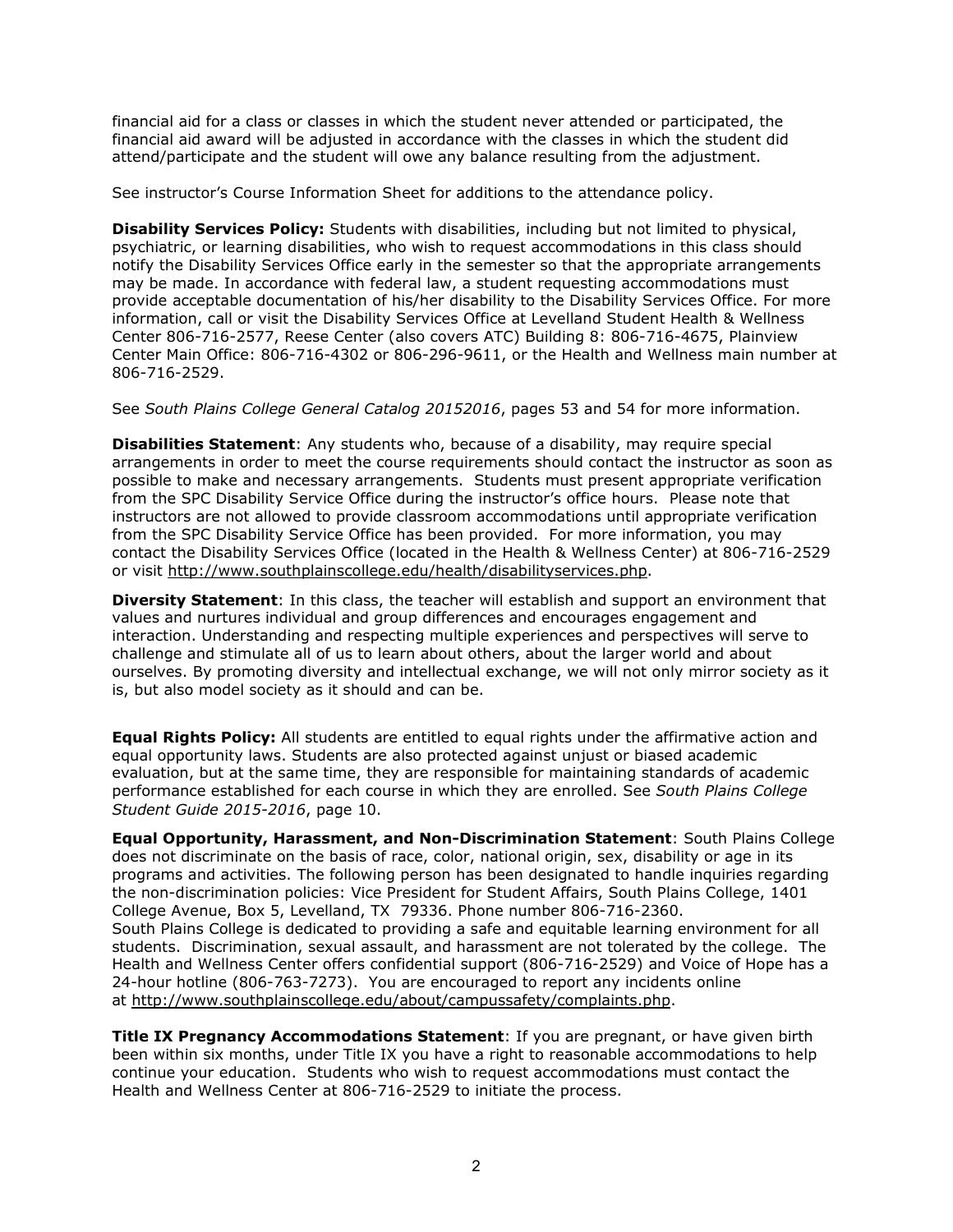**Campus Concealed Carry Statement**: Texas Senate Bill - 11 (Government Code 411.2031, et al.) authorizes the carrying of a concealed handgun in South Plains College buildings only by persons who have been issued and are in possession of a Texas License to Carry a Handgun. Qualified law enforcement officers or those who are otherwise authorized to carry a concealed handgun in the State of Texas are also permitted to do so. Pursuant to Penal Code (PC) 46.035 and South Plains College policy, license holders may not carry a concealed handgun in restricted locations. For a list of locations and Frequently Asked Questions, please refer to the Campus Carry page at [https://www.southplainscollege.edu/campuscarry.php](http://www.southplainscollege.edu/campuscarry.php)

Pursuant to PC 46.035, the open carrying of handguns is prohibited on all South Plains College campuses. Report violations to the College Police Department at 806-716-2396 or 9-1-1.

**Academic Integrity Policy:** It is the aim of the faculty of South Plains College to foster a spirit of complete honesty and a high standard of integrity. The attempt of any student to present as his or her own any work which he or she has not honestly per- formed is regarded by the faculty and administration as a most serious offense and renders the offender liable to serious consequences, possibly suspension.

- **Cheating:** Dishonesty of any kind on examinations or on written assignments, illegal possession of examinations, the use of unauthorized notes during an examination, obtaining information during an examination from the text- book or from the examination paper of another student, assisting others to cheat, alteration of grade records, illegal entry or unauthorized presence in an office are examples of cheating. Complete honesty is required of the student in the presentation of any and all phases of course work. This applies to quizzes of what- ever length, as well as to final examinations, to daily reports and to term papers.
- **Plagiarism:** Offering the work of another as one's own, without proper acknowledgment, is plagiarism; therefore, any student who fails to give credit for quotations or essentially identifiable expression of material taken from books, Internet resources, encyclopedias, magazines and other reference works, or from the themes, reports or other writings of a fellow student, is guilty of plagiarism.

See *South Plains College Student Guide 2015-2016*, pages 13 and 14 and *South Plains College General Catalog 2015-2016*, page 22.

See instructor's Course Information Sheet for more information.

## **Student Conduct Policy:**

• Classroom Conduct: Failure to comply with lawful direction of a classroom teacher relative to maintaining good order is considered misconduct on the part of the student. Repeated violations of disrupting a class may result in the student being dropped from that course. • See *South Plains College Student Guide 2015-2016*, pages 13 through 18 for full policy covering other areas of conduct including penalties for misconduct and procedures for disciplinary action.

**Grade and Academic Discipline Appeals:** South Plains College provides two procedures which allow students the opportunity to address grievances of an academic nature.

• Appeal Restrictions: Only final grades or dismissal resulting from academic discipline will be considered. The instructor's teaching ability or expertise will not be considered during the hearing. No grade or disciplinary action can be formally appealed after a period of six (6) months from the date that the student is informed.

## • **Informal Appeal**

1. The student should schedule an appointment with the instructor of the course to discuss the final grade or disciplinary action.

2. If the student is still not satisfied, she should schedule an appointment with the appropriate departmental chairperson to discuss the situation. The chairperson may request that the instructor also be present.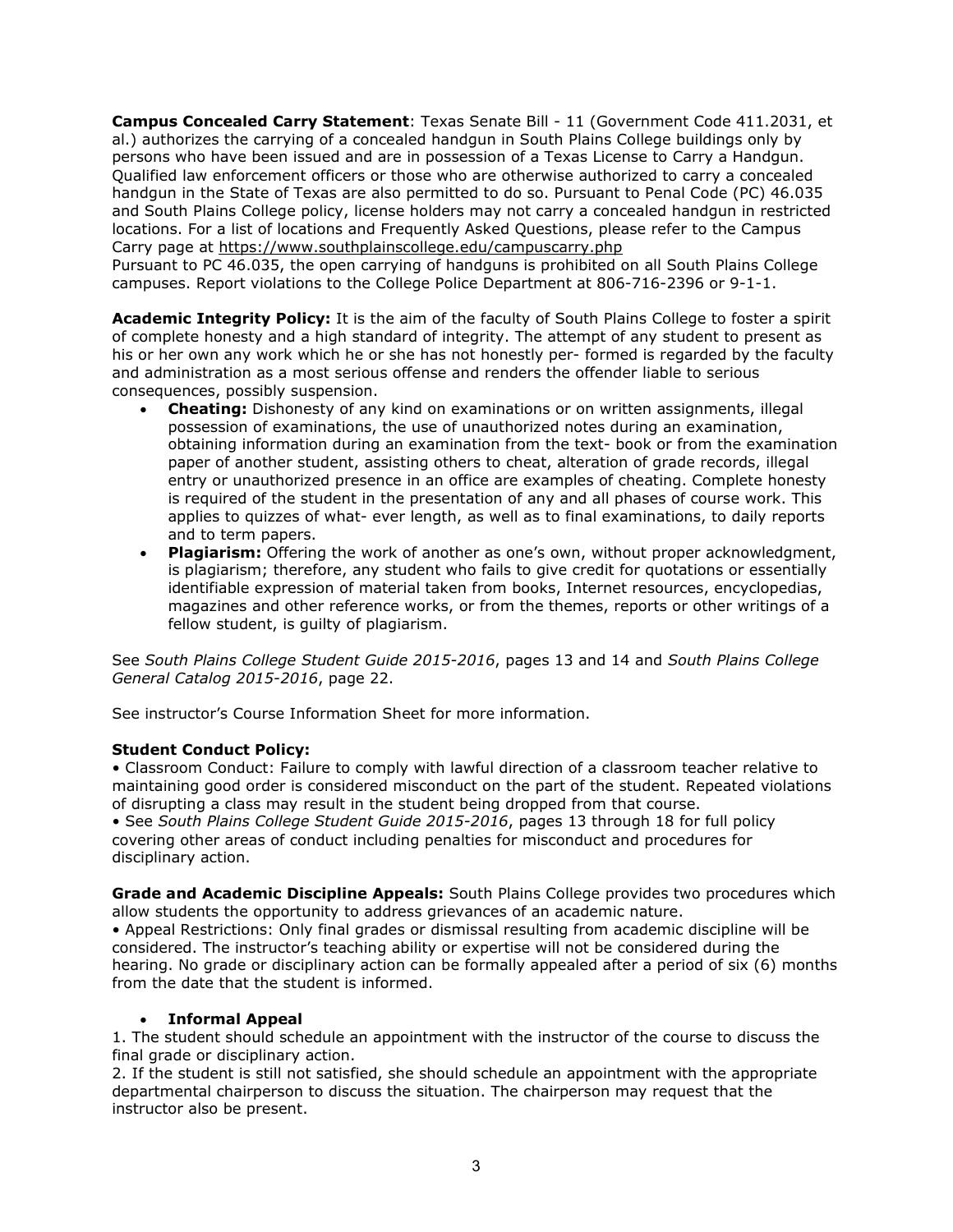3. If the student is still not satisfied, he she should schedule an appointment with the Divisional Dean to discuss the situation. The dean may request that the chairperson also be present. 4. If the student is still not satisfied, he she should be advised of the formal appeal process.

• **Formal Appeal**: If the student is not satisfied with the results of the informal appeal, s/he should provide the following information, in writing, to the Vice President for Academic Affairs:

1. A request for a formal appeals hearing.

2. A brief statement of what is being appealed.

3. The basis for the appeal.

4. Pertinent facts relating to the appeal.

The agenda of the appeals hearing will include only those factors documented in the student's appeal request letter. The Vice President for Academic Affairs will determine the date, time and place of the hearing, and notify the student accordingly.

The Hearing o Composition of the appeals committee:

- Vice President for Academic Affairs will preside over the hearing.
- Faculty member of the student's choice.
- Faculty member and student selected by the Vice President for Academic Affairs.
- President of Student Government Association.
- Dean of Students.

Other persons who should be available at the hearing:

- The student who requested the hearing.
- The faculty member involved.
- Anyone the student or faculty member wishes to be present to substantiate the case.
- Chairperson and Divisional Dean.

Hearing procedure: The committee will hear the student's appeal during which the parties to the controversy and such representatives as desired will present all facts relating to the case. By majority vote, the committee will decide to sustain, amend or reverse the previous decision.

The decision of the committee is final and completes the academic appeals procedure.

See *South Plains College Student Guide 2015-2016*, pages 18 and 19.

**Student Learning Outcomes/Competencies:** Students who have successfully completed this course will be expected to:

- Demonstrate awareness of the scope and variety of works in the arts and humanities.
- Articulate how these works express the values of the individual and society within an historical and social context.
- Articulate an informed personal response and critically analyze works in the arts and humanities.
- Demonstrate knowledge and understanding of the influence of literature, philosophy, and the arts on cultural experiences.
- Demonstrate an awareness of the creative process and why humans create. ACGM Approval Number: 24.0103.51 12

# **Core Objectives addressed**:

- **Communication skills** to include effective written, oral and visual communication.
- **Critical thinking skills** to include creative thinking, innovation, inquiry and analysis, evaluation and synthesis of information.
- **Social Responsibility** to include the demonstrated intercultural knowledge and competence, knowledge of civic responsibility, and the ability to engage effectively in regional, national and global communities.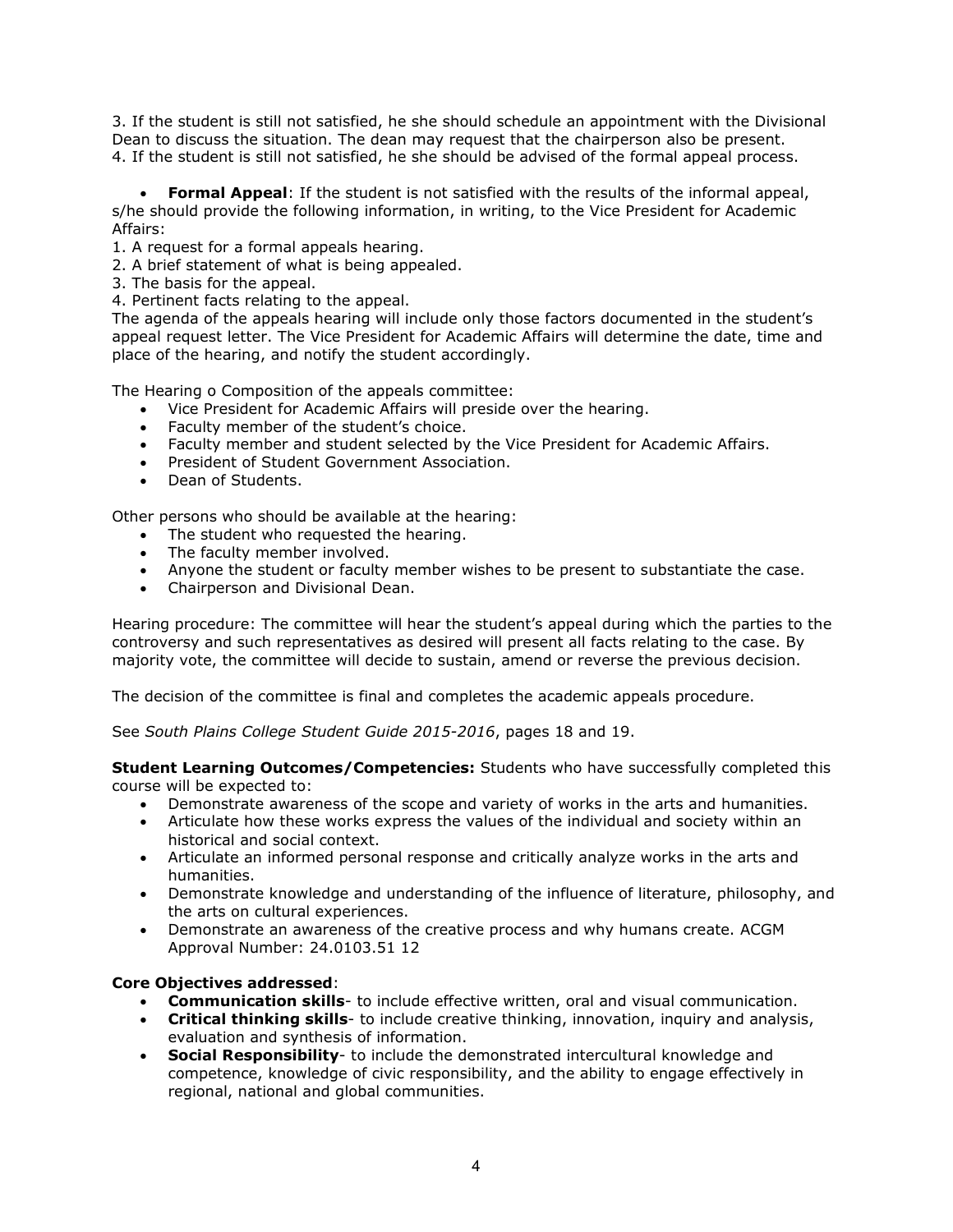• **Personal Responsibility** – to include the ability to connect choices, actions, and consequences to ethical decision-making.

**COVID-19 Statement:** If you are experiencing any of the following symptoms, please do not attend class and either seek medical attention or get tested for COVID-19.

- Cough, shortness of breath, difficulty breathing
- Fever or chills
- Muscles or body aches
- Vomiting or diarrhea
- New loss of taste and smell

Please also notify DeEtte Edens, BSN, RN, Associate Director of Health & Wellness, at [dedens@southplainscollege.edu](mailto:dedens@southplainscollege.edu) or 806-716-2376.

This is the statement approved by the Board of Regents on July 15, 2020 and revised on August 19, 2021, and it will be the statement until there is updated policy information.

 $>$  < 0 > < 0 > < 0 > < 0 > < 0 > < 0 > < 0 > < 0 > < 0 > < 0 > < 0 > < 0 > < 0 > < 0 > <

# **Introduction to the Humanities – Course Information**

**Instructor's Information:** Serena Mangano, PhD

**Course Information**: HUMA 1301-203, Fall 2021

**Modality**: Conventional and Online

**Class Schedule**: Tuesday, 5:30 PM – 6:45 PM, Reese Center, Building 4, Classroom 451

**Office Hours**: Monday to Thursday, 9:30 AM – 10:30 AM; Friday: 9:30 AM – 1:30 PM online (link available on Blackboard) and in person, and by appointment

**Office**: Reese Center, Building 4, Room 405B

**Phone**: (806)716-4668

**Email Address**: [smangano@southplainscollege.edu](mailto:smangano@southplainscollege.edu)

**Course Websites**: Blackboard [\(https://southplainscollege.blackboard.com/\)](https://southplainscollege.blackboard.com/)

**Textbook:** The Art of Being Human: The Humanities as a Technique for Living by Richard Janaro & Thelma Altshuler, 11<sup>th</sup> ed. ISBN: 9780134240305, Pearson- REVEL Access Card

## **SPC Inclusive Access Syllabus Statement**

**Textbook:** The textbook and resources for this course are available in digital format through the Inclusive Access textbook program at South Plains College. That means the e-book edition of the textbook and/or all required resources are provided to students through Blackboard from the first day of class. The fee for the e-book/resources is the lowest price available from the publisher and bookstore and is included in the student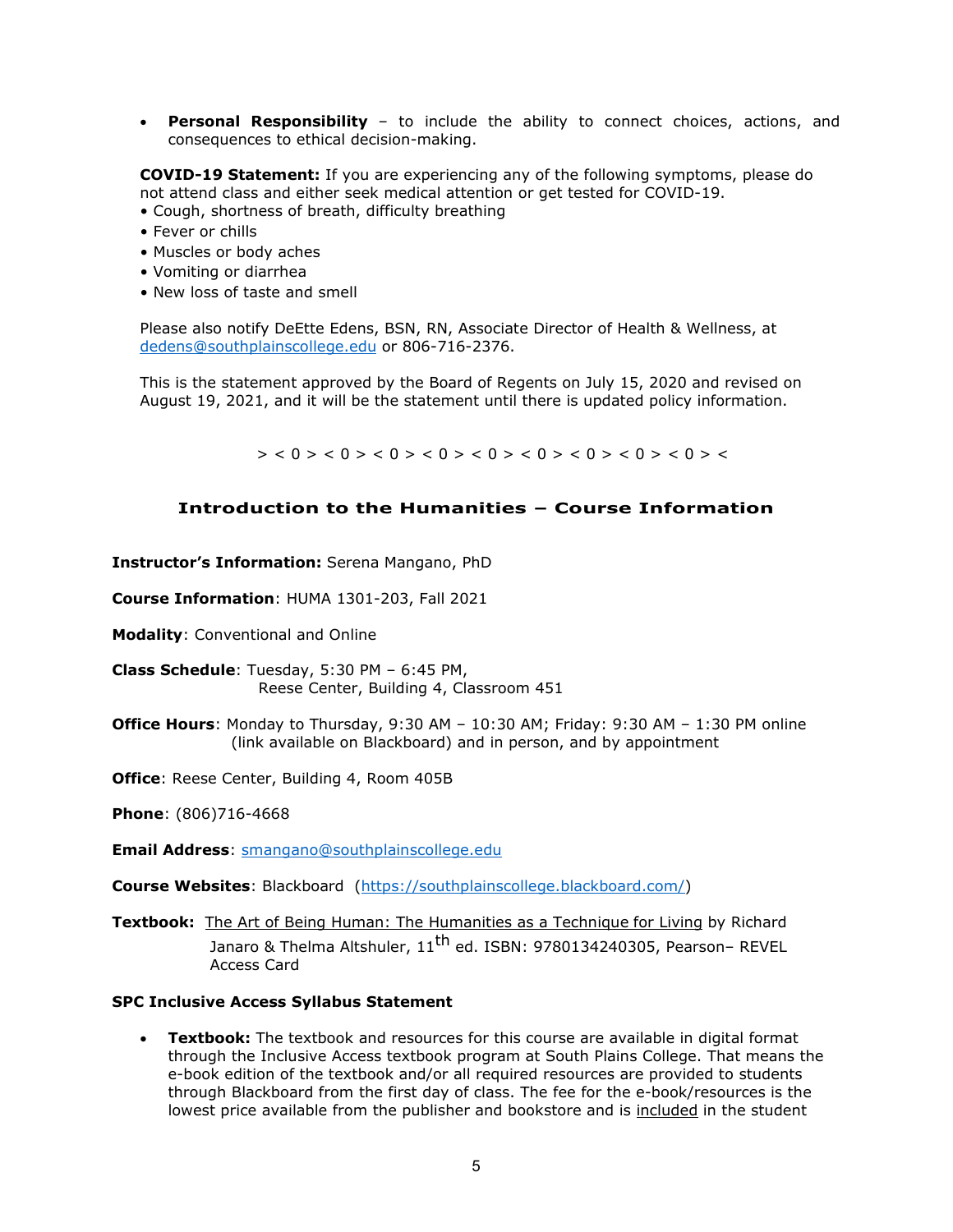tuition/fee payment. Therefore, students do not have to purchase a separate textbook or access card for this course.

- **E-book features:** Access to a cloud-based e-reader is provided by RedShelf via Blackboard. RedShelf e-book features include the ability to hear the text read aloud, highlight, take notes, create flash cards, see word definitions, build study guides, print select pages, and download up to 20% of the book for offline access. Visit <https://solve.redshelf.com/hc/en-us/requests/new> for e-book issues and support.
- **Opting out of Inclusive Access:** As long as they meet the opt-out deadline, students may choose not to participate in the Inclusive Access program if they have a textbook from another source. Students should check with the instructor for advice before deciding to opt out because Inclusive Access is the cheapest option for most students. Students should also find out whether course work is required in an online platform like *Mindtap* or *Connect*. If so, students who opt out would be required to purchase access to that platform in addition to acquiring the e-book on their own. To opt out of the Inclusive Access e-book/resources, students need to email [tfewell4texasbookcompany@gmail.com](mailto:tfewell4texasbookcompany@gmail.com) before the census date. Students must include their first name, last name, student ID number, and the course they are opting out of in the email. Once students have been opted out of Inclusive Access, they will receive a confirmation email. Students who need assistance to opt out should contact the SPC Bookstore. *The Inclusive Access fee will be refunded to students who opt out before the census date for their term of enrollment. The census date for fall and spring is the twelfth class day. The census date for shorter terms varies between the second and third class day.*

## **Virtual Classroom Policies**:

• **Respect for Fellow Students**: All students will maintain respect for fellow classmates' personal beliefs, values, morals and life situations. Insensitivity concerning race, religion, sex/gender, sexual orientation, mental/physical disability, psychological disorders, age, or socio-economic status (family situation) will not be tolerated.

**Late Work and Missed Work:** The work is due on the dates assigned and will have late penalties if that date is missed. You cannot wait till the end of the semester to do the work.

## **Course Policies**:

**Grading Policy and Method of Evaluation:** It is possible to earn up to 500 points in this course, as follows:

|                    | Possible Points |
|--------------------|-----------------|
| Paper              | 50              |
| Exams $1-5$        | 225             |
| <b>Discussions</b> | 15@15=225       |
| Total              | 500             |
|                    |                 |

Final Grades will be determined by calculating the total amount of points earned by you this semester. These points are percentages of the scores in the previous chart.

 $A = 90\%$  of 500, meaning you earn between 450 and 500 points

 $B = 80\%$  of 500, meaning you earn between 400 and 449 points

 $C = 70\%$  of 500, meaning you earn between 350 and 399 points

 $D = 60\%$  of 500, meaning you earn between 300 and 349 points

 $F =$  less than 60% of 500, meaning you earn between 0 and 299 points

**Paper***:* This is worth 50 points: 5 earned with the first draft, that will be evaluated for completion, and up to 45 earned with the final draft. See the tentative schedule for due dates. If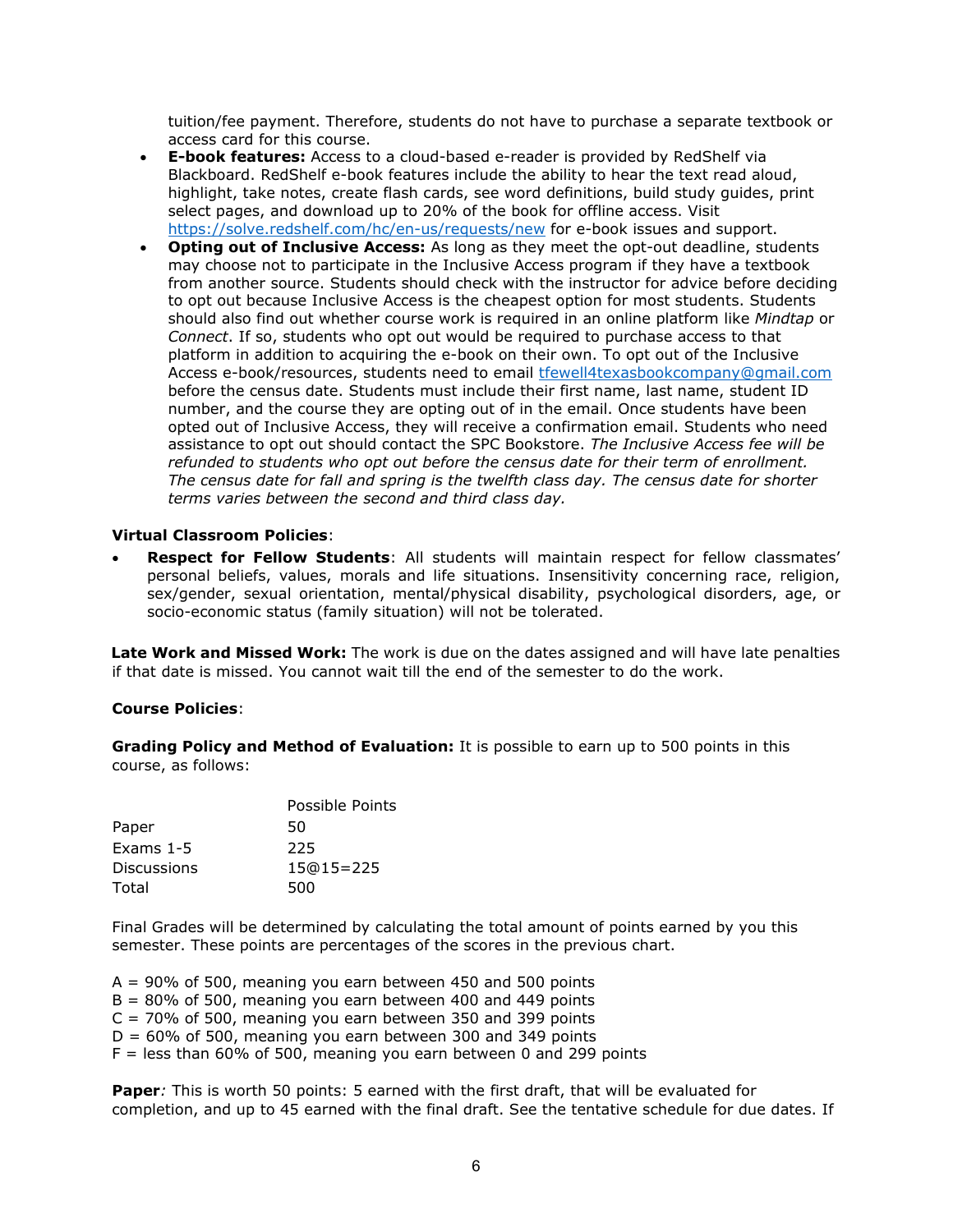the paper is late it will have 10% deducted per day that it is late. The paper consists of your review of ONE of the books or the movies listed on Blackboard. The evaluation rubric for the paper is available on Blackboard. You can turn your paper in earlier, but the due dates are firm deadlines. You will turn in your paper on Blackboard.

**Exams**: They are worth 250 points. Throughout the semester you will take 5 (five) exams on Blackboard. Exams may contain multiple choice and true/false questions. Exams open 48 hours before they are due, allow 2 attempts, and I will record your highest grade. You have up to 90 minutes to take each exam. See Class Schedule for exam due dates and contents.

**Discussions**: There is one prompt for each chapter covered in the course. Each of you will respond to the prompt (initial post) to earn 7.5 points, and to one of your classmates' posts to earn 7.5 more points. You will need to adhere to the discussion posts policies available on Blackboard. You can agree, disagree, use any material from textbook, internet, readings, personal experiences, etc., and I only ask all of you to be respectful and polite to each other. Discussions are available from the first day of class until their due date.

**Academic Integrity:** As stated in your college catalog, "Offering the work of another as one's own, without proper acknowledgement, is plagiarism…" Students found guilty of plagiarism could fail or receive a zero on the work in question for the first offense and could be dropped from the course should a second offense occur. Cutting and pasting information directly from websites without citing your source also constitutes plagiarism. **I will check your paper for plagiarism if I suspect it has occurred.** If I determine that you are cheating on any phase of your course work, I will take action that could include giving you a "zero" on the course work or even possible dismissal from the course. Check out the following resources for more information on plagiarism and how to avoid it: <http://www3.southplainscollege.edu/plagiarism/> or [http://tlt.its.psu.edu/plagiarism/tutorial.](http://tlt.its.psu.edu/plagiarism/tutorial)

**Attendance and Participation**: Classes will start and end on time, and you are expected to be in class for its whole duration. Please let me know if you are forced to arrive late and/or leave early because of your class or work schedule. Generally, arriving 5 minutes later/leaving 5 minutes earlier will be marked as tardy, and arriving 10 minutes later/leaving 10 minutes earlier will be marked as absence. This policy is meant to minimize distraction to the class and to me, so please be considerate.

Students dropped from a class for lack of attendance and participation will be dropped with an X.

Students who cheated or had behavioral issues may be dropped with an F.

If I warn a student that they are falling behind and risking to fail, and yet they do not improve sufficiently to pass, the will fail the class.

**Late Work and Missed Work:** The work is due on the dates assigned and will have late penalties if that date is missed. You cannot wait till the end of the semester to do the work.

**COVID-19 Statement:** If you are experiencing any of the following symptoms, please do not attend class and either seek medical attention or get tested for COVID-19.

- Cough, shortness of breath, difficulty breathing
- Fever or chills
- Muscles or body aches
- Vomiting or diarrhea